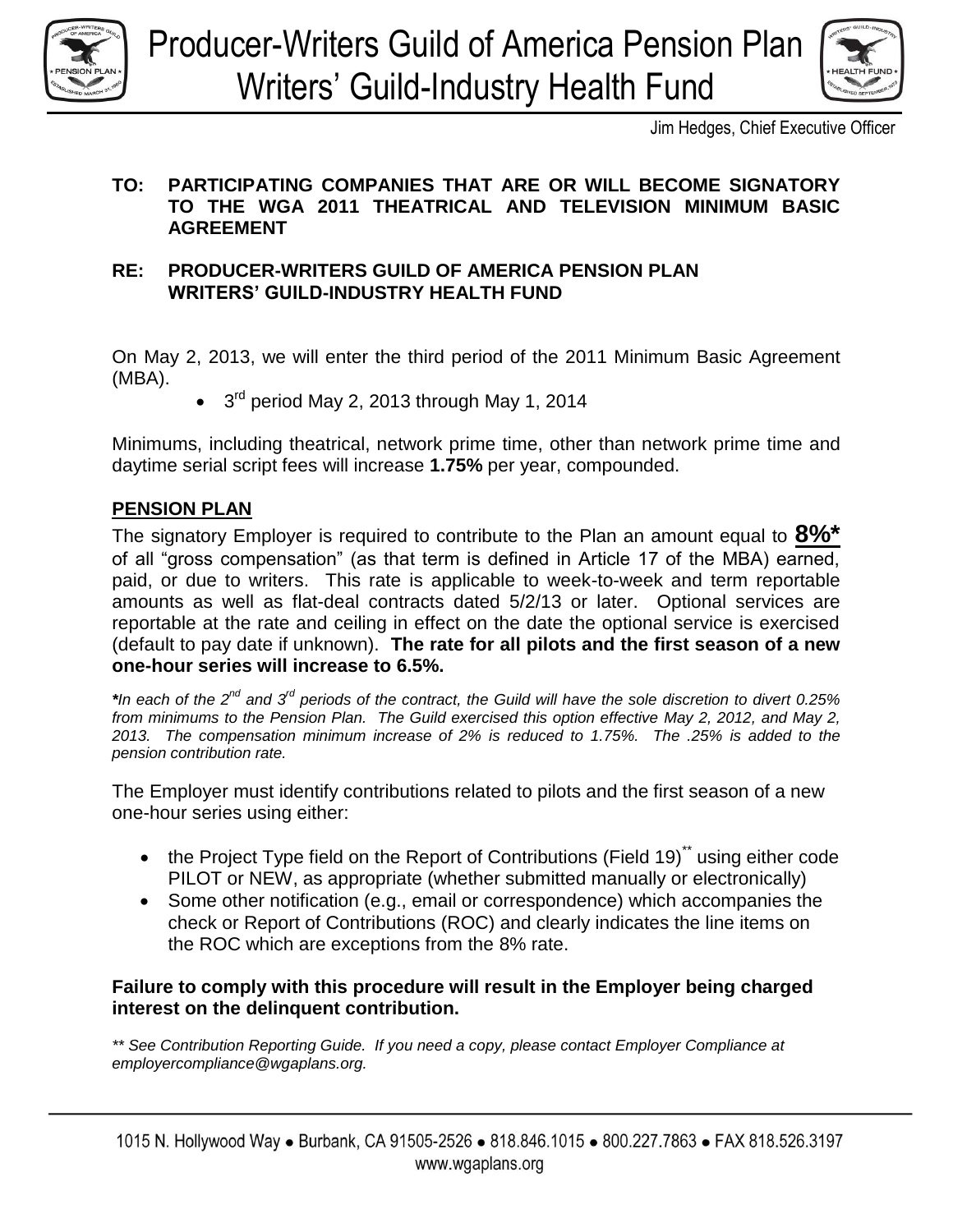For flat-deal contracts dated on or after February 13, 2008, the reportable ceiling for theatrical motion pictures and long-form television motion pictures and multi-part, closed-end series (MOW's, mini-series), which are 120 minutes or more in length, remains at **\$225,000** for a single writer or *bona fide* team of two writers or **\$450,000** for a team of three writers. Theatrical residuals are not reportable.

#### **HEALTH FUND**

The signatory employer is required to contribute to the Health Fund an amount equal to **8.5%\*** of all "gross compensation" (as that term is defined in Article 17 of the MBA) earned, paid, or due to writers for guaranteed flat-deal writing services covered under the terms of a WGA Collective Bargaining Agreement, provided the writer's employment contract is dated on or after November 1, 2004 or is employed on a week-to-week or term deal. Optional services are reportable at the rate and ceiling in effect on the date the optional service is exercised (default to pay date if unknown).

For flat-deal contracts dated on or after February 13, 2008, the reportable ceiling for long form television motion pictures and multi-part, closed-end series (MOW's, miniseries), which are 120 minutes or more in length, remains at **\$250,000** for a single writer or *bona fide* team of two writers or **\$500,000** for a team of three (3) writers. The Health Fund reportable ceiling for theatrical motion pictures remains at \$250,000 for contracts dated on or after November 1, 2004. Theatrical residuals are not reportable.

\**In the 2<sup>nd</sup> and/or 3<sup>rd</sup> periods of the contract, the Trustees may agree to increase or reduce the Health Fund contribution rate by up to 0.5%, in increments of not less than one-quarter (0.25%), by reducing or increasing minimums a corresponding percentage if they determine that additional contributions are needed/not needed to maintain the level of benefits in existence on May 1, 2011.* 

#### **TELEVISION REPORTING LIMITS (does not apply to MOW, mini-series as shown above)**

Contributions are due and payable on **the greater of** (i) the aggregate of 2 ½ times the applicable minimum as set forth in the MBA, or (ii) the initial compensation agreed upon in the individual employment contract. The applicable minimum is the "Other than Network Prime Time" rate for the services being rendered. (See Article 13.B.7. of the MBA). Residuals are reportable up to the ceiling per project. Supplemental market residuals are not reportable unless the project was originally made for a Supplemental Market.

#### **RATES AND CEILINGS**

**Guaranteed flat-deal employment** (screenplays, episodic scripts, MOW's, etc.) is reportable at the contribution rate and ceiling in effect on the writer's contract date. **Optional services** are reportable at the contribution rate and ceiling in effect on the date the optional service is exercised (default to pay date if actual date is unknown).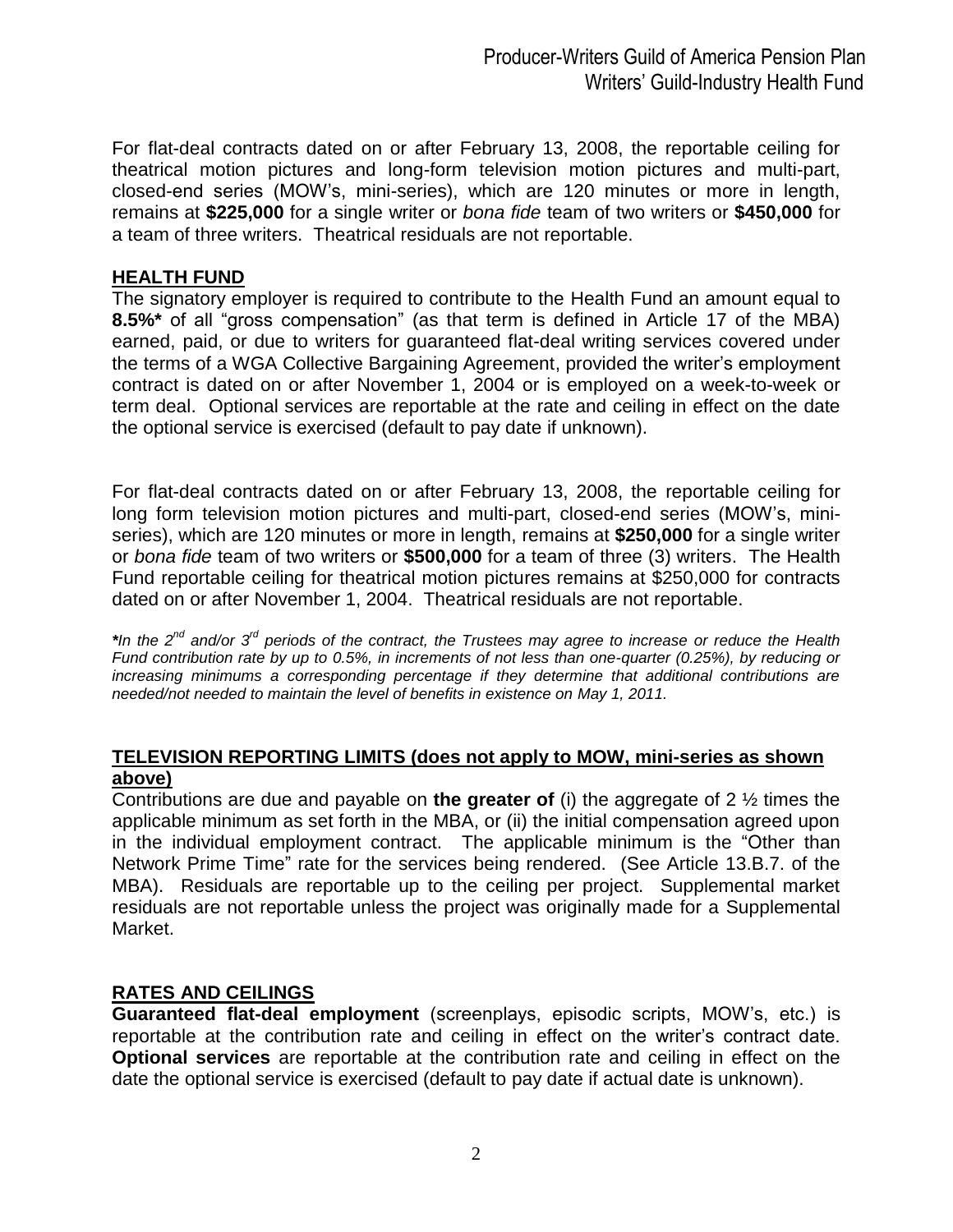# **WEEKLY AND TERM EMPLOYMENT**

The Health Fund contribution rate payable on week-to-week and term employment is the rate in effect during the work week (see charts below for Article **14.K.** "Writers Employed in Additional Capacities" a/k/a Writer-Producers/Showrunners/Hyphenates and Article **14.E.2**. "Additional Capacity Television Development Writers").

| ARTICLE 14.K. $-20$ or more<br>weeks | <b>Weekly Reportable</b><br><b>Pension and Health</b><br><b>Amount</b> | <b>Pension</b><br>Plan<br>Rate | <b>Health</b><br><b>Fund</b><br>Rate |
|--------------------------------------|------------------------------------------------------------------------|--------------------------------|--------------------------------------|
| May 2, 2011 – May 1, 2012            | \$5,830                                                                | 7.5%                           | 8.5%                                 |
| May 2, 2012 - May 1, 2013            | \$5,932                                                                | 7.75%                          | 8.5%                                 |
| May 2, 2013 - May 1, 2014            | \$6,036                                                                | 8%                             | 8.5%                                 |

| <b>ARTICLE 14.E.2. -</b><br><b>Additional Capacity</b><br><b>Television Development</b><br><b>Writers</b> | Weekly<br><b>Pension</b><br>Reportable<br>(\$250,000/year)<br>Effective 5/2/11 | <b>Weekly Health</b><br>Reportable<br>(\$250,000/year) | <b>Pension</b><br><b>Plan Rate</b><br><b>Effective</b><br>5/2/11 | <b>Health</b><br><b>Fund</b><br>Rate |
|-----------------------------------------------------------------------------------------------------------|--------------------------------------------------------------------------------|--------------------------------------------------------|------------------------------------------------------------------|--------------------------------------|
| May 2, 2011 – May 1, 2012                                                                                 | \$4,807.69                                                                     | \$4,807.69                                             | 7.5%                                                             | 8.5%                                 |
| May 2, 2012 - May 1, 2013                                                                                 | \$4,807.69                                                                     | \$4,807.69                                             | 7.75%                                                            | 8.5%                                 |
| May 2, 2013 - May 1, 2014                                                                                 | \$4,807.69                                                                     | \$4,807.69                                             | 8%                                                               | $8.5\%$ *                            |

# **SIDELETTER TO ARTICLE 14.E.2.**

When a writer is employed under a development deal as stated in Article 14.E.2. and, under the same contract, is employed to perform Article 14.K. services on a series for which the writer receives additional money which is not creditable, contributions shall be payable as set forth in Article 14.E.2. for the full term of employment and shall be paid on the non-creditable Article 14.K. services, except for those periods of time when the writer is not performing development services and is receiving Article 14.K. compensation on the series outside of the Article 14.E.2. guarantee (a/k/a fresh cash). In that case, contributions shall be payable on the non-creditable Article 14.K. minimum, script fees, program fees and on 50% of the amount otherwise due under Article 14.E.2.

# **WHEN IS COMPENSATION REPORTABLE**

Generally, **the writer's initial compensation is reportable in the month in which it is earned, not the month in which it is paid**. Residuals are reportable in the month in which the program re-airs, default to the month paid if air date unknown or not applicable. **Salary advances are reportable when the writer is paid**. **The Trusts will not bill for contributions unless we discover a delinquency. It is the responsibility of the Signatory Employer to make contributions in**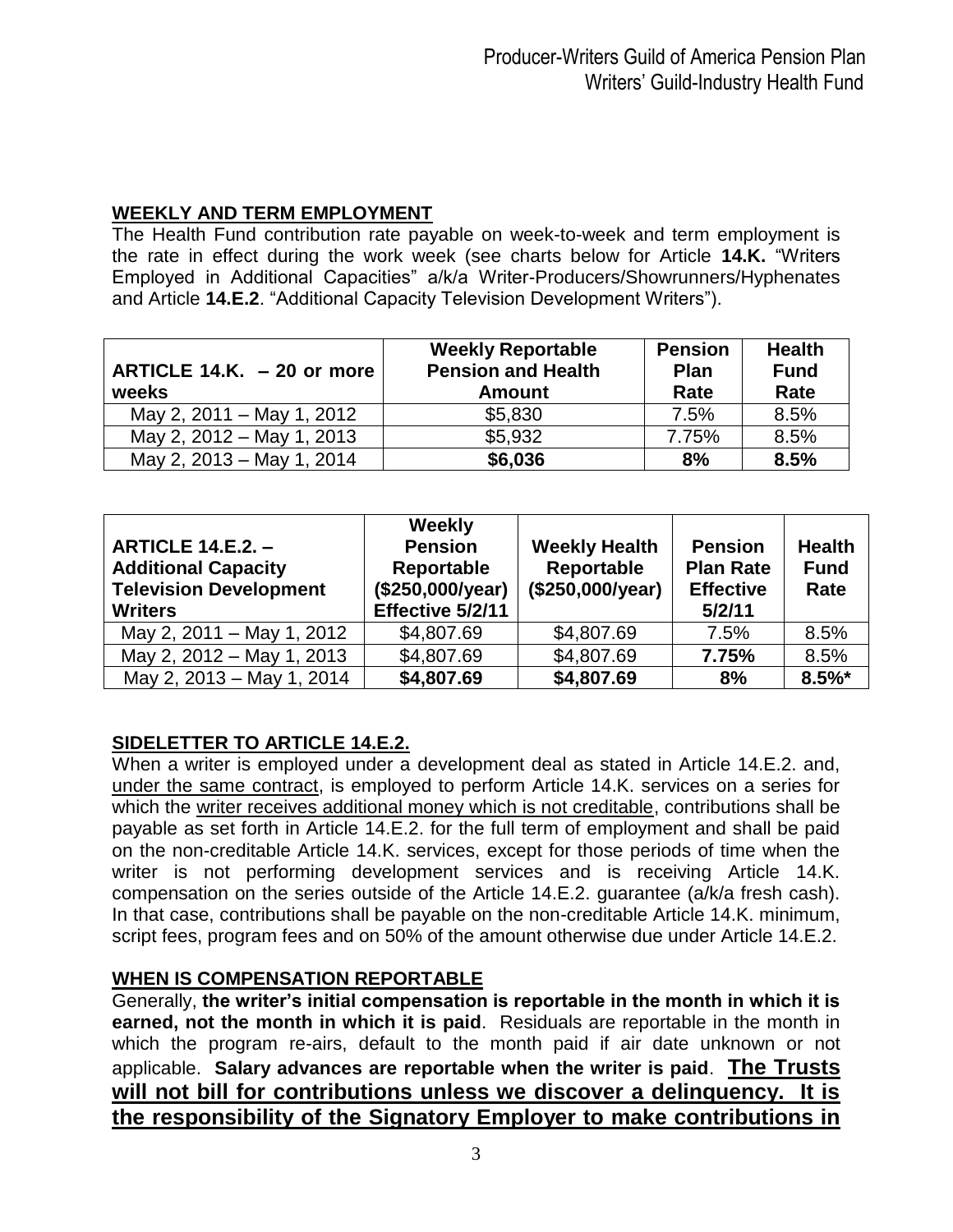# **a timely manner. Please note, under ERISA, the Trusts are required to charge and collect interest on delinquent contributions.**

### **PURCHASE OF LITERARY MATERIAL - IRC Section 401(a)(17)**

Compensation for the purchase of literary material from a "professional writer" is reportable up to the IRS limit (\$245,000, effective 1/1/09) if the same writer is also hired to perform additional writing services such as a rewrite or polish on the project. Compensation for the purchase and hired services are reportable up to the ceiling per project.

#### **NOT REPORTABLE**

Options, clips, royalties, character payments, separated rights, interest, late fees, expenses, publication fees, trainee salary.

# **REPORTABLE**

Story Editors, regardless of title (*e.g*. Story Supervisor, Creative Consultant, etc.) are 100% reportable.

Please contact the Trusts for more information.

#### **BONUS**

A bonus is reportable up to the ceiling per project (ceiling and rates determined by writer's contract date).

# **TEAMS**

A *bona fide* two person writing team usually shares the compensation and ceiling equally. An unequal division of compensation requires the approval of the Writers Guild of America. The percentage of compensation paid to each writer will determine the allocation of the ceiling. For example, if a writer earns 75% of the reportable compensation, he/she is reported on 75% of the ceiling. A *bona fide* team of two writers is considered one writer for the ceiling calculation.

#### **MEMBERSHIP**

Membership in the Guild is not required for compensation to be subject to contributions. Because we are a Taft-Hartley Trust Fund, any writer performing covered services for a signatory employer is reportable. Please contact the Guild for more information if your writer is performing services outside the United States.

#### **SERIALS COVERED UNDER ARTICLE 13.B.5. OF APPENDIX A**

For serials covered under Article 13.B.5. of Appendix A, the reportable ceiling for a single writer or *bona fide* team of 2 writers per Company per calendar year is \$350,000 or \$700,000 per Company per calendar year for a team of three (3) writers.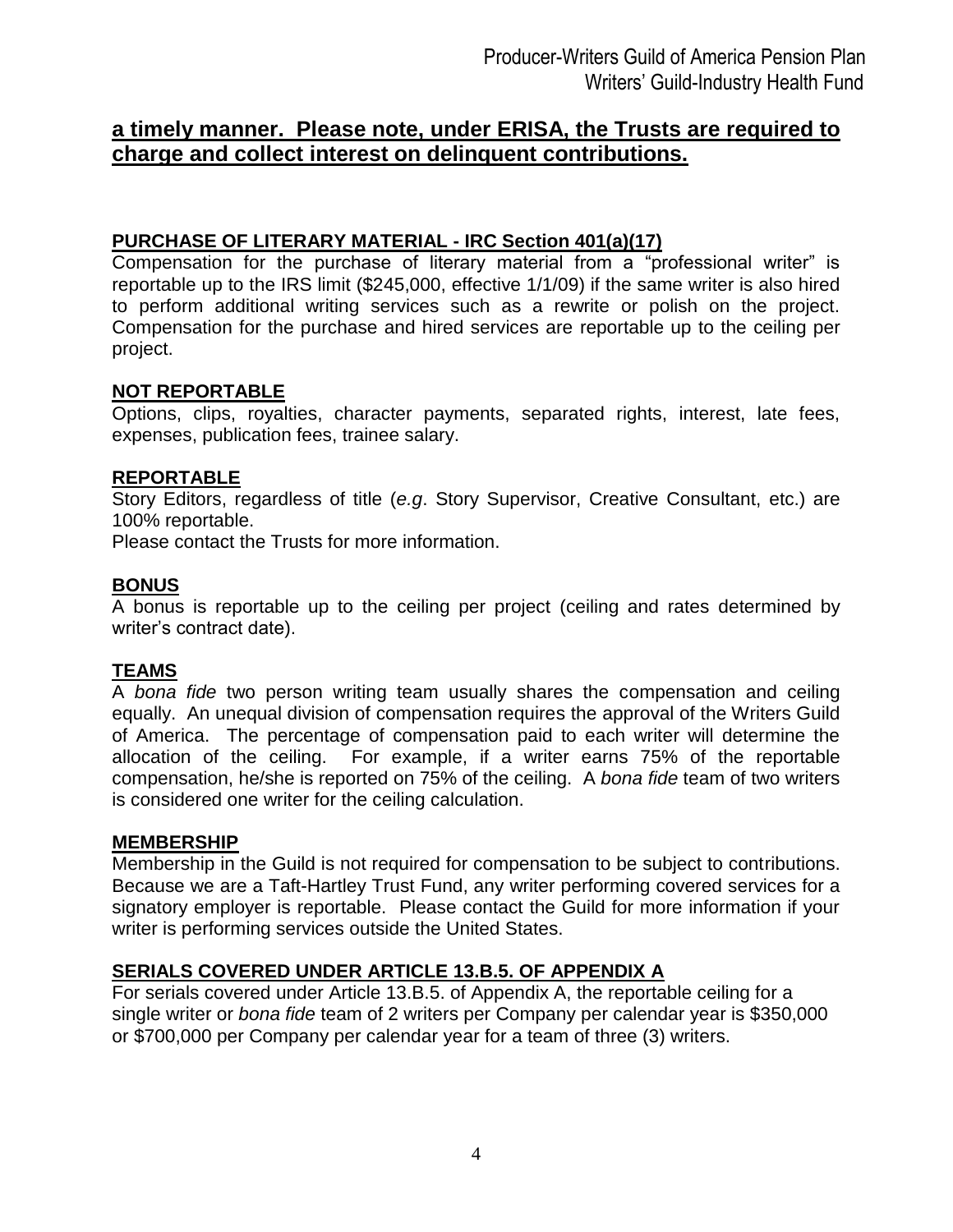# **10% OWNER REPORTING REQUIREMENTS**

In order to curtail practices which appear to circumvent the intent of the Trust Agreements and create a drain on the assets of the Trusts, on January 1, 2001, the Board of Directors/Trustees adopted the following revised rules of the Trusts governing eligibility for benefits thereunder:

- Contributions on the Writer's compensation do not count toward the Writer's eligibility for benefits when the Writer directly or indirectly owns ten percent (10%) or more of the equity of the contributing employer\*, or where a contributing employer is a non-profit entity as defined under Internal Revenue code, for which a writer is an officer, board member, director (or serves in another similar capacity of such non-profit), and the employer hires the Writer to perform only writing services unless an unrelated third party directly utilized and paid for the Writer's services. In no event shall contributions be due on amounts in excess of the amounts paid by the third party to the contributing employer for covered services.
- Contributions on the Writer's compensation do not count toward the Writer's eligibility for benefits when the Writer directly or indirectly owns ten percent (10%) or more of the equity of the contributing employer\*, and the Writer performs writing and other services (other than under Article 14 of the Basic Agreement). Contributions do not count toward eligibility under this provision even if the contributing employer is hired by an unrelated third party.

**Notwithstanding the above,** contributions will count toward eligibility for benefits if the contract with the unrelated third party specifically states the amount allocated for such Writer's covered writing services. In this case, contributions shall be due on the greater of the amount so specified or the Basic Agreement's minimum for such writing services.

In addition, if the contract with the unrelated third party does not specifically state the amount allocated for such Writer's covered writing services, contributions will count toward eligibility for benefits when contributions are based on the **lower** of one of the following:

- (a) five percent (5%) of the total compensation the contributing employer received from the unrelated third party for producing **nondramatic programming\*\*** or ten percent (10%) of the total compensation the contributing employer received from the unrelated third party for producing **dramatic programming,** or
- (b) at least \$125,000\*\*\*

In either case (a) or (b), the employer must contribute on at least the collective bargaining agreement's minimum for writing services.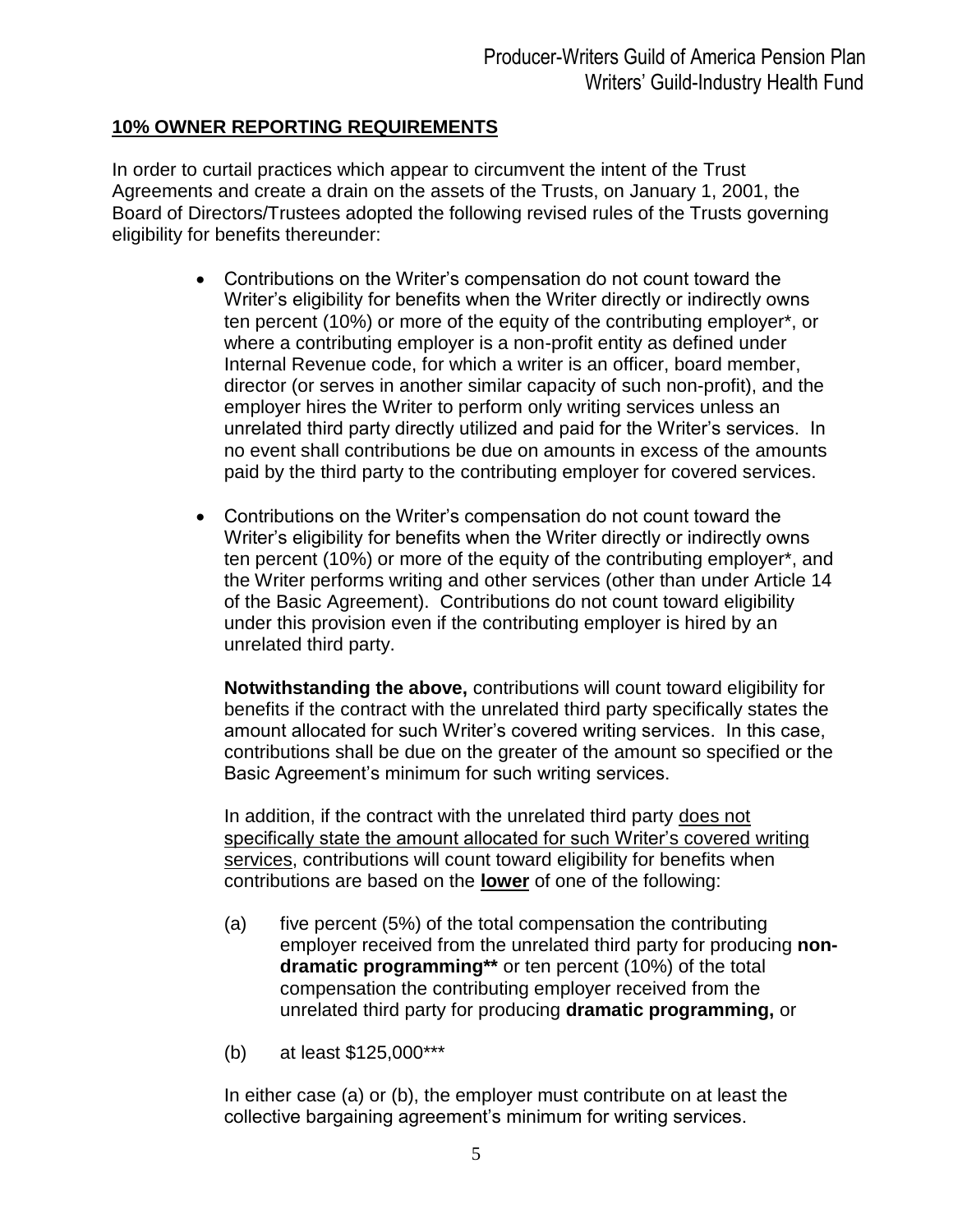In order for the Administrative Office of the Trusts to determine if contributions can be accepted, additional documentation, including but not limited to the following items, may need to be submitted for review:

#### PROOF OF UNRELATED OUTSIDE FINANCING (check copies / wire transfers / bank statements)

LICENSE AGREEMENT BETWEEN SIGNATORY AND FINANCIER (license agreement should contain an allocation for the writing services, if not, see (a) and (b) above)

# EMPLOYMENT CONTRACT BETWEEN SIGNATORY AND WRITER

BUDGET

#### (with allocation for writing services and contributions)

# EVIDENCE OF PAYMENT TO WRITER (copy of canceled check, wire transfer or bank statement)

# SCRIPTS AND OTHER LITERARY MATERIAL

\*The term "indirectly owns…the equity of the contributing employer," includes (a) equity ownership by the Writer's spouse, the Writer's (or spouse's) parent, sibling or lineal descendant, or (b) funding of the employer by the Writer or the Writer's spouse, the Writer's (or spouse's) parent, sibling or lineal descendant.

\*\*For this purpose, "non-dramatic programming" includes all types of programming other than those that are specifically dramatic in nature (e.g., comedy-variety, documentary, quiz and audience participation).

\*\*\*The Fund's actuary estimated that contributions on reportable earnings in the amount of \$125,000 were the amount necessary in 2001 to pay the cost of the annual Health Fund coverage for an eligible active participant. Periodically, this figure will be adjusted to approximate the annual cost to the Health Fund of coverage. Note – the compensation amount in 2012 was \$152,054.

#### **New Media – 100% Self-Funded Owner/Writer**

 If the Owner/Writer does not receive any outside financing and is **fully self-funded**, contributions on the Owner/Writer's compensation will count towards the Owner/Writer's eligibility for benefits when there is a legitimate project produced and distributed. Contributions are payable upon first receipt of revenues\*\*\*\* and are deemed earned and due at that time. The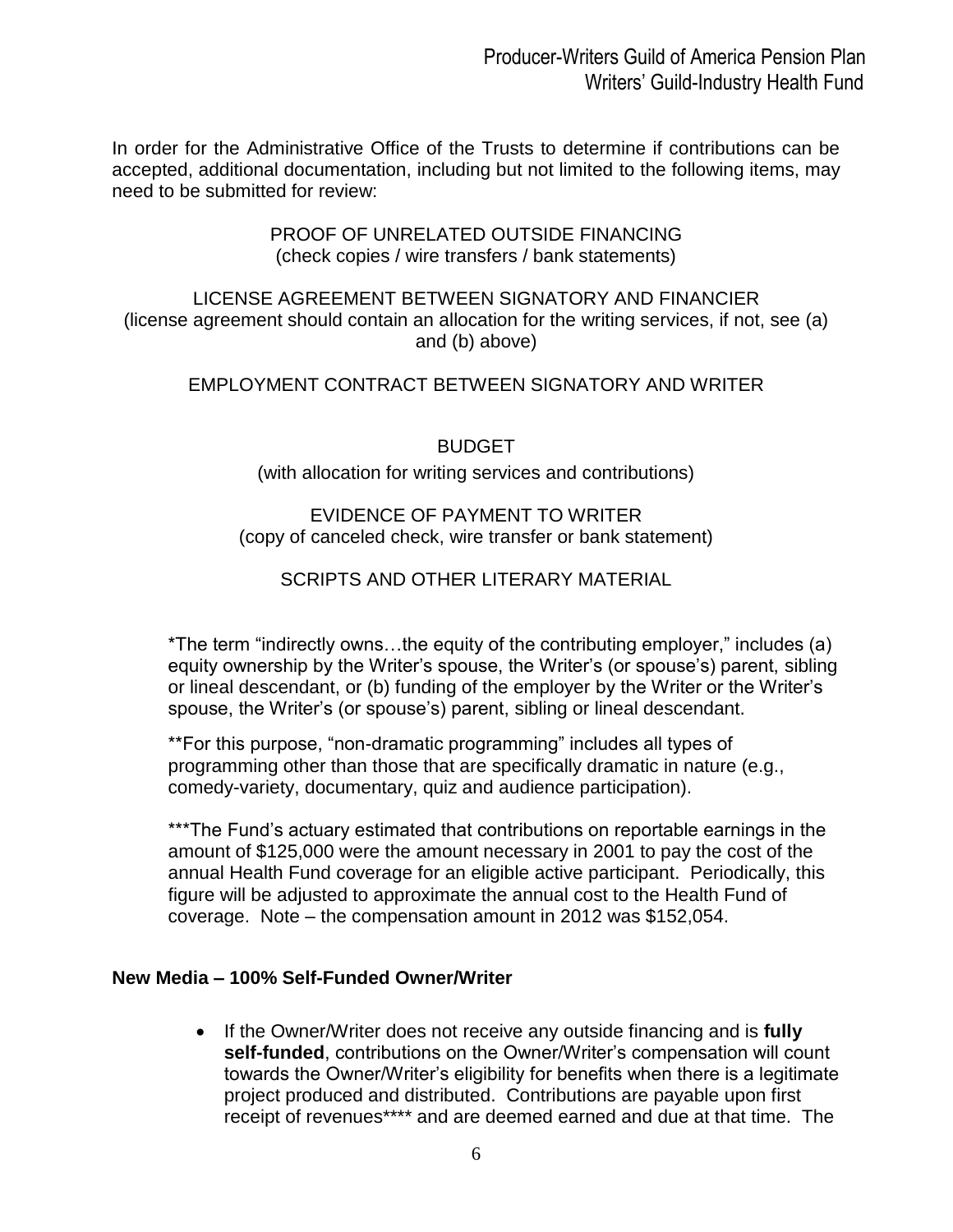writing fee reportable amount would be 10% for Dramatic programming or 5% for Non-Dramatic programming based on the actual production budget.

\*\*\*\*Revenues are fees received from an unrelated third party for availability or exhibition of the project, *i.e.*, program(s) or series, on New Media, including but not limited to, the internet and mobile devices (such as cell phones and PDA's).

**Note: If the New Media Owner/Writer's project is not 100% self-funded, the "10% Owner Reporting Requirements" and "Other Reporting Requirements" provided herein will apply.** 

# **OTHER REPORTING REQUIREMENTS**

 Contributions on the Writer's compensation do not count toward the Writer's eligibility for benefits when the Writer is employed for writing and other services (other than under Article 14 of the Basic Agreement) and the Writer's contract does not separate writing compensation from compensation for other services unless the employer contributes on the lower of:

(a) one hundred percent (100%) of the Writers' total compensation under the contract, or

(b) \$125,000\*\*\*

\*\*\*The Fund's actuary estimated that contributions on reportable earnings in the amount of \$125,000 were the amount necessary in 2001 to pay the cost of the annual Health Fund coverage for an eligible active participant. Periodically, this figure will be adjusted to approximate the annual cost to the Health Fund of coverage. Note – the compensation amount in 2012 was \$152,054.

If a project is strictly development, earnings may not be reportable. New projects that are created without a license agreement and/or budget may not be reportable.

Any questions as to whether certain earnings are "covered" should be directed to the Employer Compliance Department

**Please call the Employer Compliance Department for more information on the Owner/Writer reporting requirements to confirm that your project is covered under these rules.**